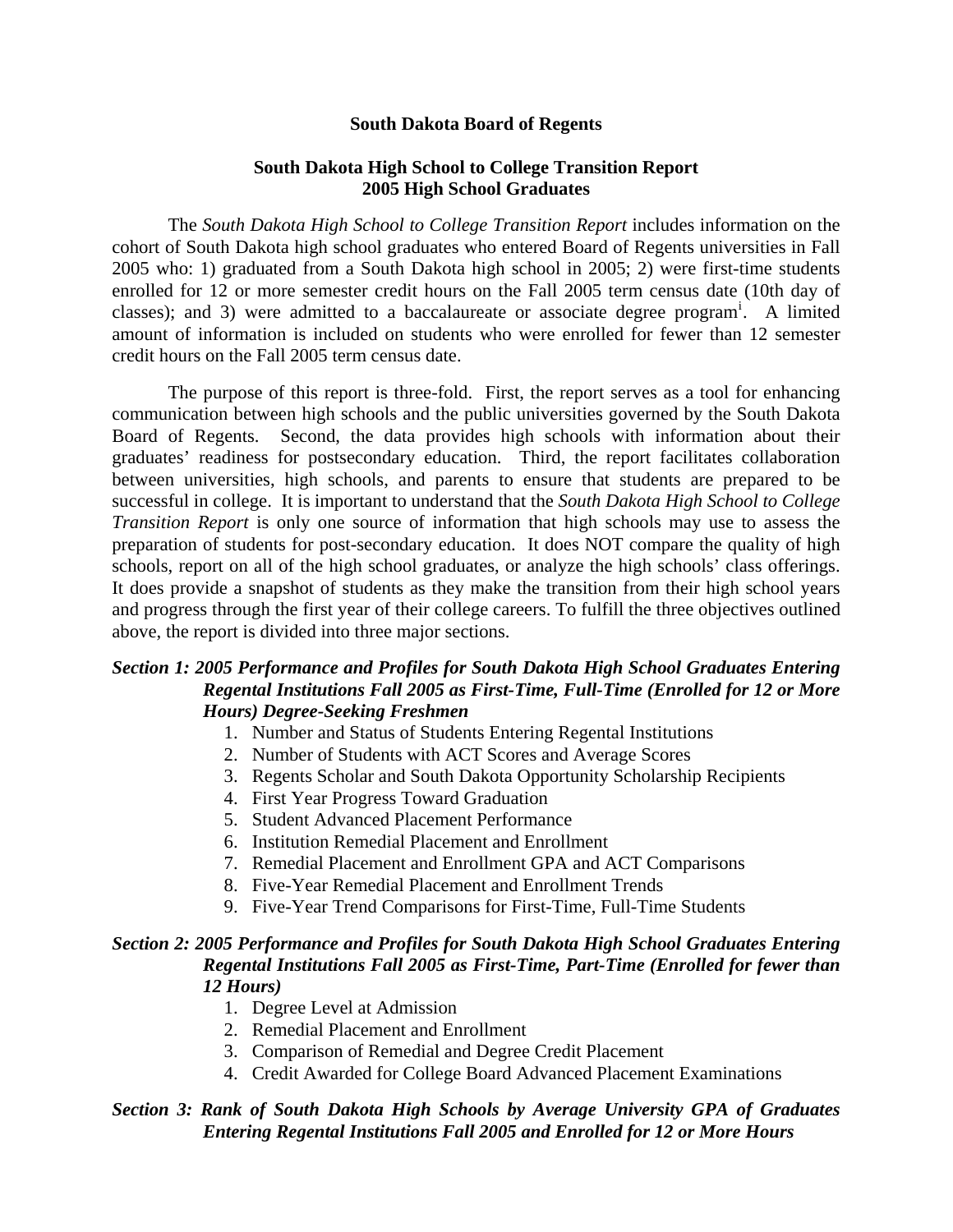### *Individual High School Data*

The reports to individual high schools are not posted on the web site but are instead mailed in hard copy to each district school board president. Each individual district report identifies the Regental Institutions in which their students enrolled, includes the graduates' first year performance in college, compares college performance to the average ACT composite score, and indicates placement in Mathematics and English. South Dakota public universities will continue to collaborate with our high schools to improve the readiness of high school graduates for postsecondary education. This partnership will strive to: 1) decrease the number of students underprepared for postsecondary learning; 2) increase the number of students who are prepared to take full advantage of the academic opportunities offered by universities: 3) offer students the greatest access possible to advanced placement opportunities while they are in high school; and 4) prepare students for jobs that require higher levels of quantitative skills and refined verbal skills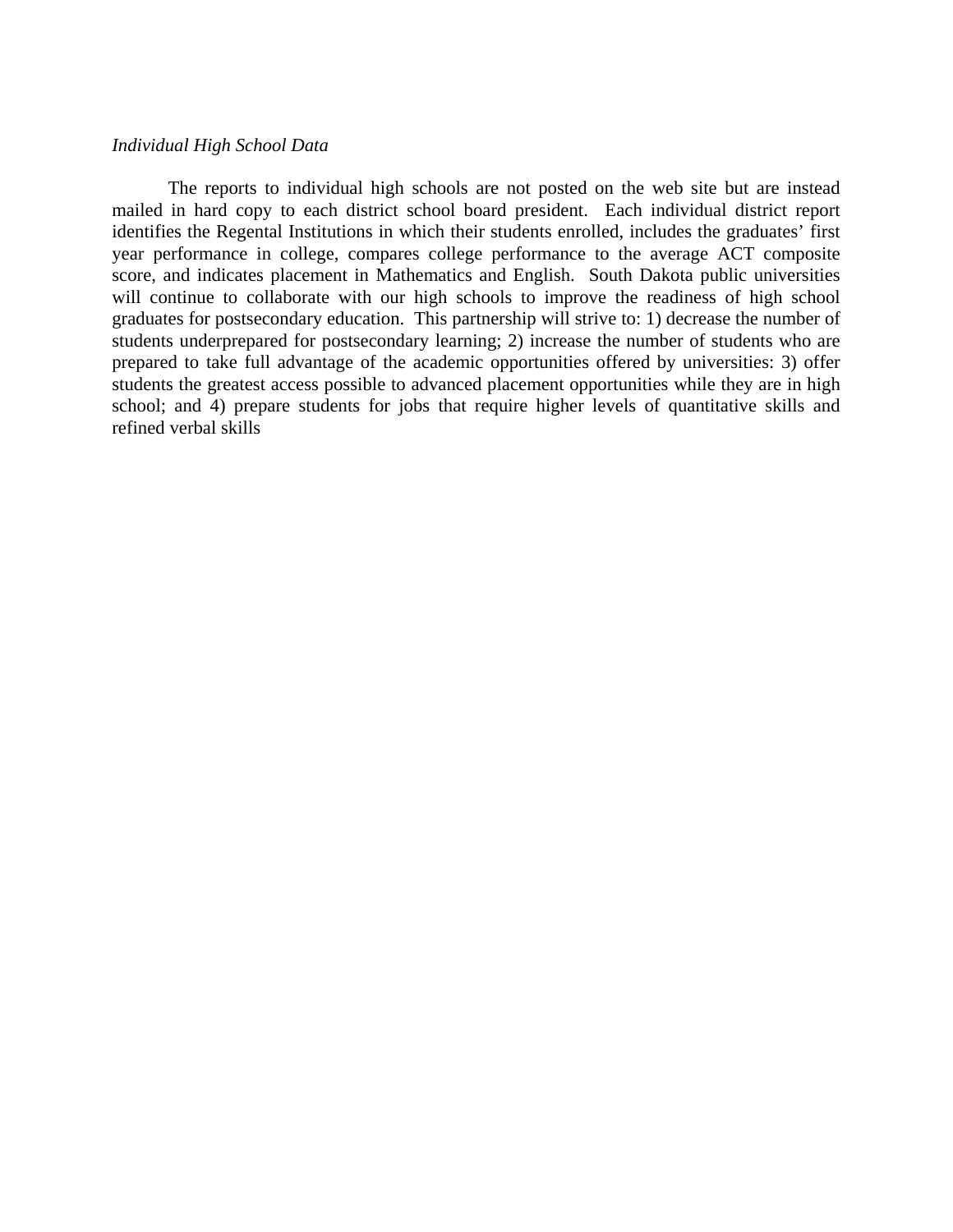#### **Section 1**

# **2005 South Dakota High School Graduates Entering Regental Institutions Fall 2005 as First-Time, Full-Time (Enrolled for 12 or More Hours) Degree-Seeking Freshmen**

### *Degree Seeking Status*

The Summary of High School Student Profiles for 2005 indicates that a cohort of 2,690 South Dakota high school graduates entered Regental Institutions on a **full-time** basis. Of this cohort, 93.4% were admitted to baccalaureate degree programs and 6.6% were admitted to associate degree programs. These 2,690 students represent 28.6% of the 9,394 South Dakota high school graduates in 2005 (*2004-2005 Education in South Dakota,* DOE).

| Admission by Institution for High School Graduates Entering Regental Institutions As Full Time<br><b>Students in Fall 2005</b> |                   |                   |                   |                   |                    |                   |                    |  |  |
|--------------------------------------------------------------------------------------------------------------------------------|-------------------|-------------------|-------------------|-------------------|--------------------|-------------------|--------------------|--|--|
| <b>Degree Type</b>                                                                                                             | <b>BHSU</b>       | <b>DSU</b>        | <b>NSU</b>        | <b>SDSMT</b>      | <b>SDSU</b>        | <b>USD</b>        | <b>System</b>      |  |  |
| Admitted to BAC                                                                                                                | 268<br>$(98.5\%)$ | 190<br>$(88.4\%)$ | 170<br>$(75.3\%)$ | 182<br>$(92.4\%)$ | 1086<br>$(97.7\%)$ | 616<br>$(92.1\%)$ | 2512<br>$(93.4\%)$ |  |  |
| Admitted to ASSO                                                                                                               | 4<br>$(1.5\%)$    | 25<br>$(11.6\%)$  | 56<br>(24.7%)     | 15<br>$(7.6\%)$   | 25<br>$(2.3\%)$    | 53<br>$(7.9\%)$   | 178<br>$(6.6\%)$   |  |  |
| <b>Total Cohort</b>                                                                                                            | 272               | 215               | 226               | 197               | 1111               | 669               | 2690               |  |  |

| Table 1                                                                                        |
|------------------------------------------------------------------------------------------------|
| Admission by Institution for High School Graduates Entering Regental Institutions As Full Time |
| Students in Fall 2005                                                                          |

#### *Act Comparison*

The average ACT Composite score for the 2,690 South Dakota high school graduates entering Regental Institutions who took the ACT was 22.5. The average ACT composite score for the 2,512 (93.4%) admitted to baccalaureate degree programs was 22.7, and for the 178 (6.6%) admitted to associate degree programs it was 19.7. According to ACT's website ([http://www.act.org/news/data/05/charts/index.html\)](http://www.act.org/news/data/05/charts/index.html), the average ACT composite score for all South Dakota students in the 2005 graduating class was 21.5, compared with the national average of 20.9. The South Dakota average includes students who did not attend a Regental Institutions in Fall 2005 (see Figure 1).





*Note: The national mean for the ACT exam was 20.9 for 2005 as depicted by the black indicator line used for comparisons across student classifications.*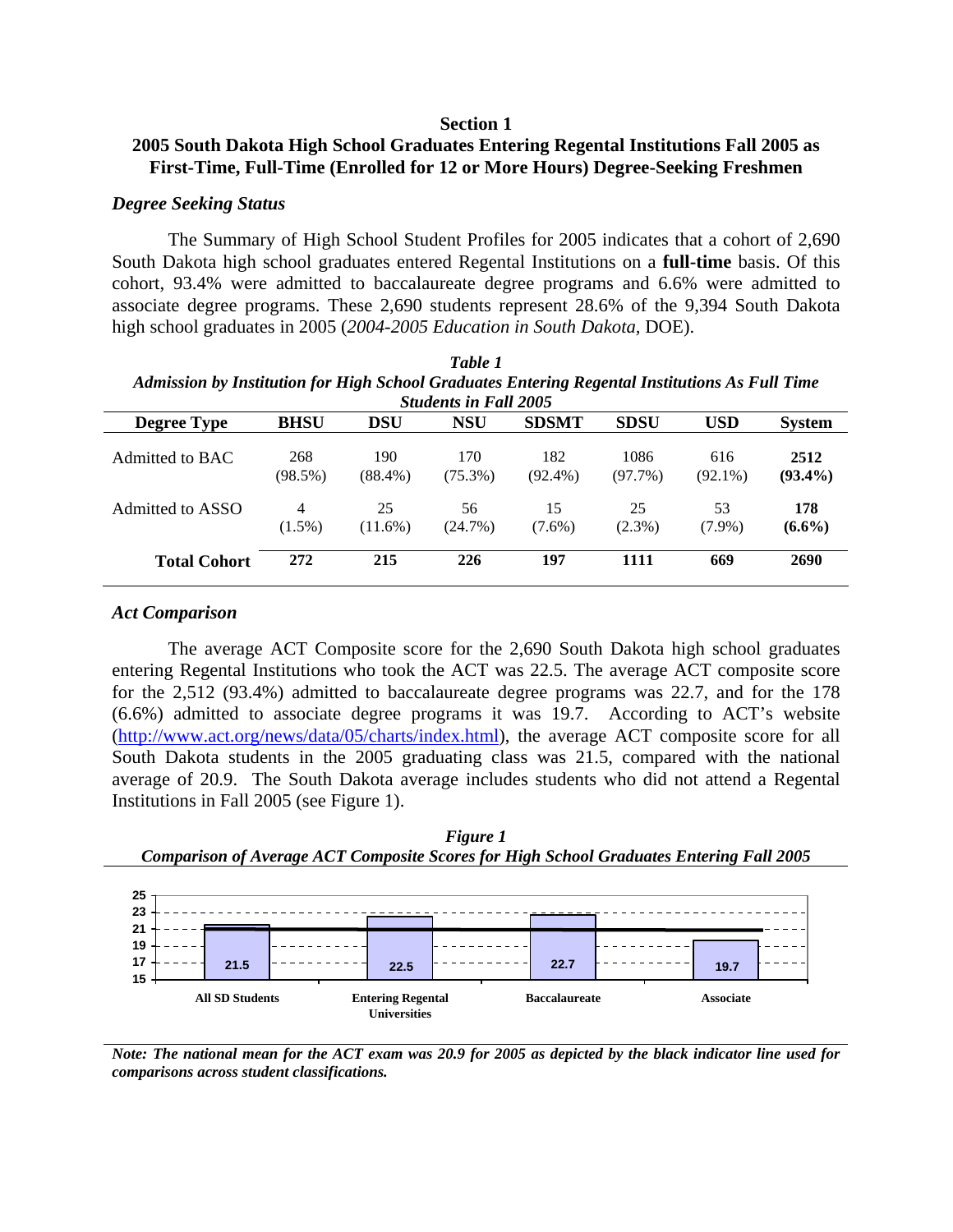# *Retention and Completion Rates*

Of the 2,690 South Dakota high school graduates that entered the system, 2,444 (90.9%) were still enrolled as full-time students for Spring 2006. When comparing completion rates for both Fall 2005 and Spring 2006, Regental Institutions retained 91.3% of the graduates during the 2005-06 academic year (see Table 2 for comparison of retention and completion rates by institution).

|                    |                      |                   | Table 2<br><b>Degree Admitted to By Institution – Entering Count</b> |                           |                                                           |                               |                           |  |
|--------------------|----------------------|-------------------|----------------------------------------------------------------------|---------------------------|-----------------------------------------------------------|-------------------------------|---------------------------|--|
|                    |                      |                   | <b>Retained</b><br>Fall 2005 to Spring 2006                          |                           | <b>Completed</b><br><b>Both Fall 2005 and Spring 2006</b> |                               |                           |  |
| <b>Institution</b> | Degree Type          | Entering<br>Count | Enrolled<br>Spring                                                   | $\frac{6}{6}$<br>Retained | Entering<br>Count                                         | Completed<br>Fall &<br>Spring | $\frac{0}{6}$<br>Retained |  |
| <b>BHSU</b>        | <b>Baccalaureate</b> | 268               | 222                                                                  | 82.8%                     | 268                                                       | 223                           | 83.2%                     |  |
|                    | Associate            | $\overline{4}$    | 3                                                                    | 75%                       | $\overline{4}$                                            | $\overline{3}$                | 75.0%                     |  |
|                    | <b>Total Cohort</b>  | 272               | 225                                                                  | 82.7%                     | 272                                                       | 226                           | 83.1%                     |  |
| <b>DSU</b>         | <b>Baccalaureate</b> | 190               | 171                                                                  | 90.0%                     | 190                                                       | 167                           | 87.9%                     |  |
|                    | Associate            | 25                | 24                                                                   | 96.0%                     | 25                                                        | 25                            | 100.0%                    |  |
|                    | <b>Total Cohort</b>  | 215               | 195                                                                  | 90.7%                     | 215                                                       | 192                           | 89.3%                     |  |
| <b>NSU</b>         | <b>Baccalaureate</b> | 170               | 152                                                                  | 89.4%                     | 170                                                       | 157                           | 92.4%                     |  |
|                    | Associate            | 56                | 44                                                                   | 78.6%                     | 56                                                        | 44                            | 78.6%                     |  |
|                    | <b>Total Cohort</b>  | 226               | 196                                                                  | 86.7%                     | 226                                                       | 201                           | 88.9%                     |  |
| <b>SDSMT</b>       | <b>Baccalaureate</b> | 182               | 167                                                                  | 91.8%                     | 182                                                       | 168                           | 92.3%                     |  |
|                    | Associate            | 15                | 12                                                                   | 80.0%                     | 15                                                        | 13                            | 86.7%                     |  |
|                    | <b>Total Cohort</b>  | 197               | 1                                                                    | 90.9%                     | 197                                                       | 181                           | 91.9%                     |  |
| <b>SDSU</b>        | <b>Baccalaureate</b> | 1086              | 1019                                                                 | 93.8                      | 1086                                                      | 1023                          | 94.2%                     |  |
|                    | Associate            | 25                | 22                                                                   | 88.0%                     | 25                                                        | 22                            | 88.0%                     |  |
|                    | <b>Total Cohort</b>  | 1111              | 1041                                                                 | 93.7%                     | 1111                                                      | 1045                          | 94.1%                     |  |
| <b>USD</b>         | <b>Baccalaureate</b> | 616               | 558                                                                  | 90.6%                     | 616                                                       | 560                           | 90.9%                     |  |
|                    | Associate            | 53                | 50                                                                   | 94.3%                     | 53                                                        | 50                            | 94.3%                     |  |
|                    | <b>Total Cohort</b>  | 669               | 608                                                                  | 90.9%                     | 669                                                       | 610                           | 91.2%                     |  |
| <b>System</b>      | <b>Baccalaureate</b> | 2512              | 2289                                                                 | 91.1%                     | 2512                                                      | 2298                          | 91.5%                     |  |
|                    | Associate            | 178               | 155                                                                  | 87.1%                     | 178                                                       | 157                           | 88.2%                     |  |
|                    | <b>Total Cohort</b>  | 2690              | 2444                                                                 | 90.9%                     | 2690                                                      | 2455                          | 91.3%                     |  |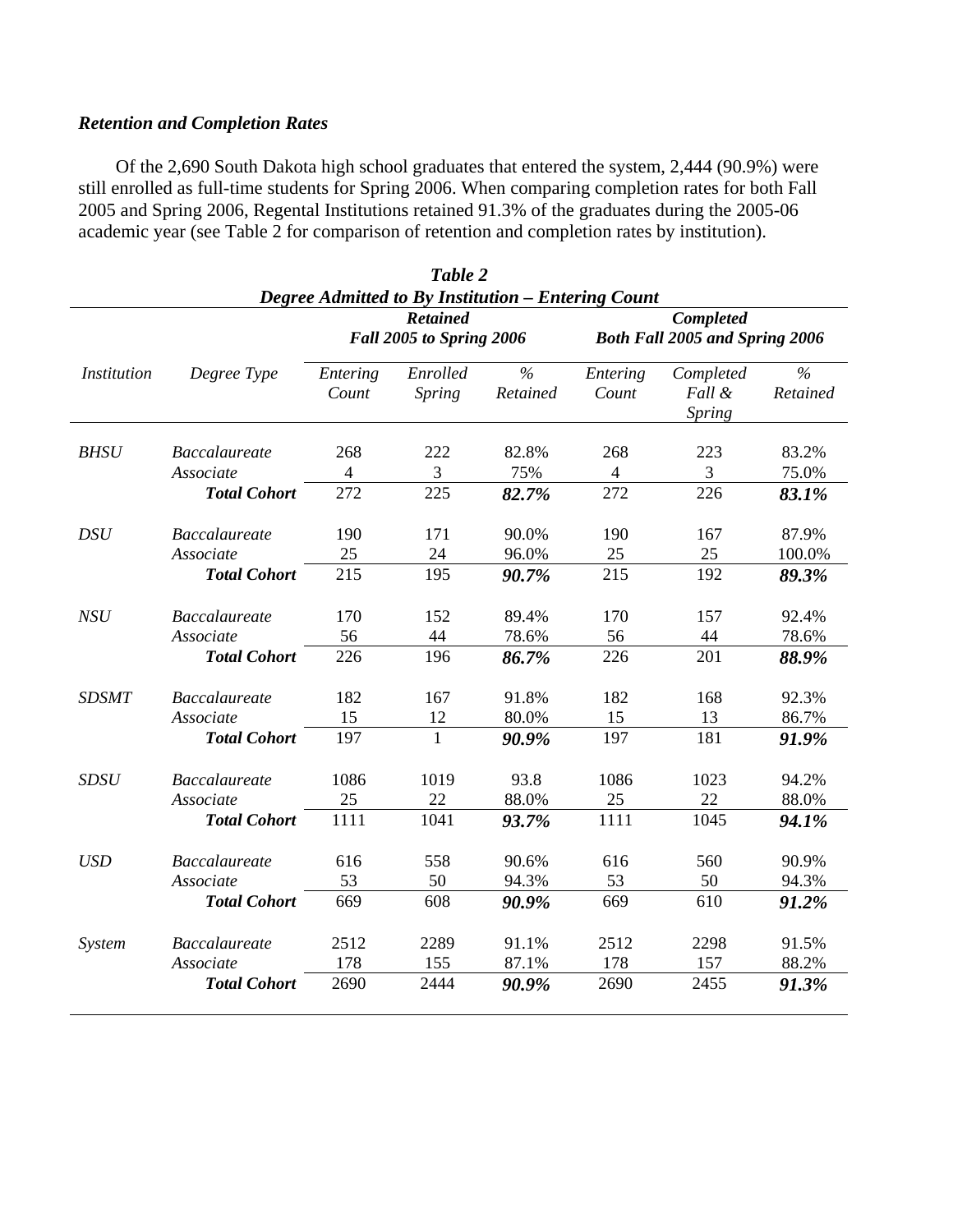### *Regents Scholars and South Dakota Opportunity Scholarship Recipients*

South Dakota high school graduates who complete high school coursework and meet academic performance requirements specified by the Board of Regents are eligible to be recognized as Regents Scholars and receive Regents Scholars Diplomas. High school administrators nominate students to the Department of Education. High school graduates designated as Regents Scholars automatically are admitted to all six Regental Institutions. In Fall 2005, 956 (35.5%)<sup>[ii](#page-14-1)</sup> of the 2,690 South Dakota high school graduates entering South Dakota public universities met the academic performance requirements necessary for Regents Scholars recognition.

The South Dakota Opportunity Scholarship is a program that awards a \$5,000 scholarship over four years to qualifying high school graduates, beginning with the class of 2004, who complete the Regents Scholar curriculum and maintain certain academic standards. Eligibility is based on an application submitted to the South Dakota postsecondary institution by the students, along with an official high school transcript and verification of a minimum ACT score of 24 (or a SAT score where the sum of the verbal and mathematics score is at least 1070). In Fall 2005, 693 (25.8%) of the 2,690 South Dakota high school graduates entering South Dakota public universities met the academic performance requirements necessary to receive the South Dakota Opportunity Scholarship.

There were 184 high schools with graduates entering Regental Institutions in Fall 2005. Of those 184 high schools, 43 (23.4%) had at least half of their students designated as Regents Scholars and 23 (13%) as South Dakota Opportunity Scholarship Recipients (See figure 2). There were 56 high schools (30%) that produced no Regents Scholars, and 41 (22%) without at least one South Dakota Opportunity Scholarship Recipient.



*Figure 2 Percentage of High Schools with Graduates Enrolled as Regent Scholars and South Dakota Opportunity Scholarship Recipients*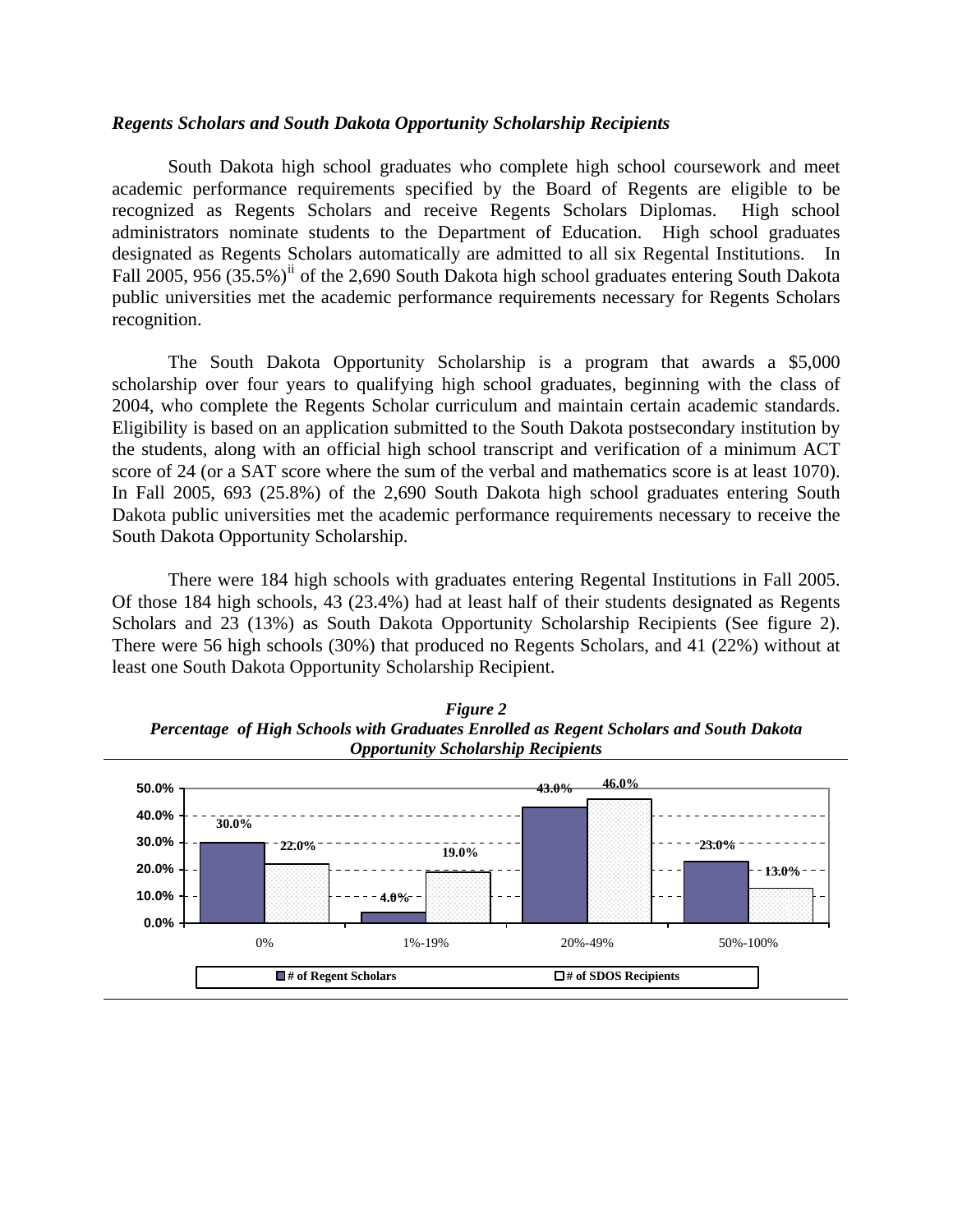### *First Year Progress Toward Graduation*

 To graduate in four years, students must earn at least 32 credit hours per year and meet academic performance standards. Of the 2,690 SD high school graduates who enrolled Fall 2005 and completed at least one term, only 723 (26.9%) attempted to take more than 31 credit hours during their fall and spring term; only 696 (25.9%) actually earned more than 31 credit hours.

### *Student Advanced Placement Performance*

The advanced placement program is offered by many school districts and supported by both the South Dakota Department of Education and the Regental Institutions. The program provides motivated students an opportunity to take college-level courses in a high school environment that are administered by the College Board (the same organization that administers the SAT to high school juniors and seniors). The AP courses are taught in SD high schools by high school teachers and qualify students to take an AP exam that can gain them college credit. Two Hundred and forty-eight (9.3%) of SD high school graduates earned AP credit before enrolling in one of the six Regental Institutions in Fall 2005. The institution with the highest percent of AP students was SDSMT with 17.8% of the 2005 entering class from SD high schools bringing AP credit (see Figure 3 for institutional comparison on AP courses). When examining composite ACT scores, 2005 graduates who enrolled in the Regental Institutions with AP credits had an ACT composite score of 27.2 which was significantly higher than those graduates who did not take AP courses (21.9). Comparatively, students with at least one AP course who entered the system had a mean GPA of 3.22, significantly higher than the 2.66 GPA for graduates who did not earn credit from this program. Similar results were also observed for AP students and their first year progression toward graduation. Advanced Placement students were significantly more likely to earn more than 31 credit hours when compared to students not taking AP courses who earned approximately 27 credits in their first year<sup>[iii](#page-14-1)</sup>.





*Note: The system mean for the advanced placement was 9.3% as depicted by the black indicator line used for comparisons across institutions.*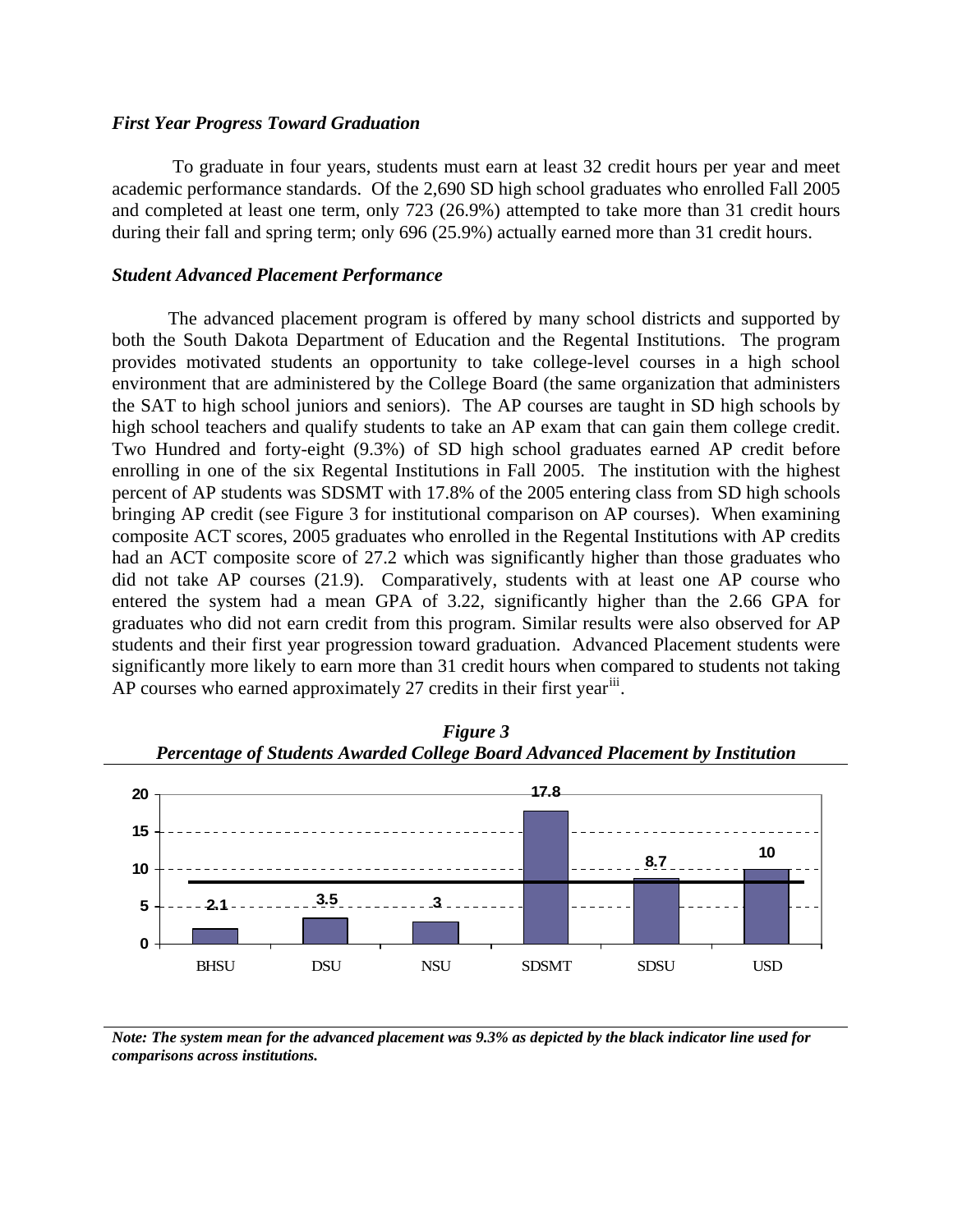#### *Institution Remedial Placement and Enrollment*

All entering students are assessed in English and Mathematics to determine their readiness for engaging in college-level general education coursework. Students with ACT English scores below 18 and/or ACT Mathematics scores below 20 are placed into remedial courses in these disciplines. Students may challenge their placement by sitting for the ACT COMPASS placement examinations. Those students who are deemed unprepared for general education courses, are required to enroll in and to demonstrate proficiency in a Math or English (or both) remedial course. For Fall 2005, 396 (14.4%) students had placement scores indicating a need for remedial English, 686 (24.8%) students needed remedial mathematics, and 255 (9.2%) students needed both areas. The unduplicated number of students with placement scores indicating a need for remediation was 827 (30.7%).

 Comparison of enrollment in general education and remedial courses includes only those 2,656 full time students who completed at least one semester during the 2005-06 academic year. Those students who then enrolled in remedial courses represented 30.8% of 2005 South Dakota high school graduates. For Fall 2005, NSU was the only Regental Institution where students requiring remediation in mathematics and/or English (50.5%) outnumbered those who were prepared for college-level course work (49.5%). SDSMT enrolled the fewest number of those students required to take remedial coursework, followed by SDSU, USD, DSU and BHSU respectively. See figure 4 for remedial enrollment compared to general education enrollment by institution.



*Figure 4 Comparison of Remedial and General Education Enrollments by Institution*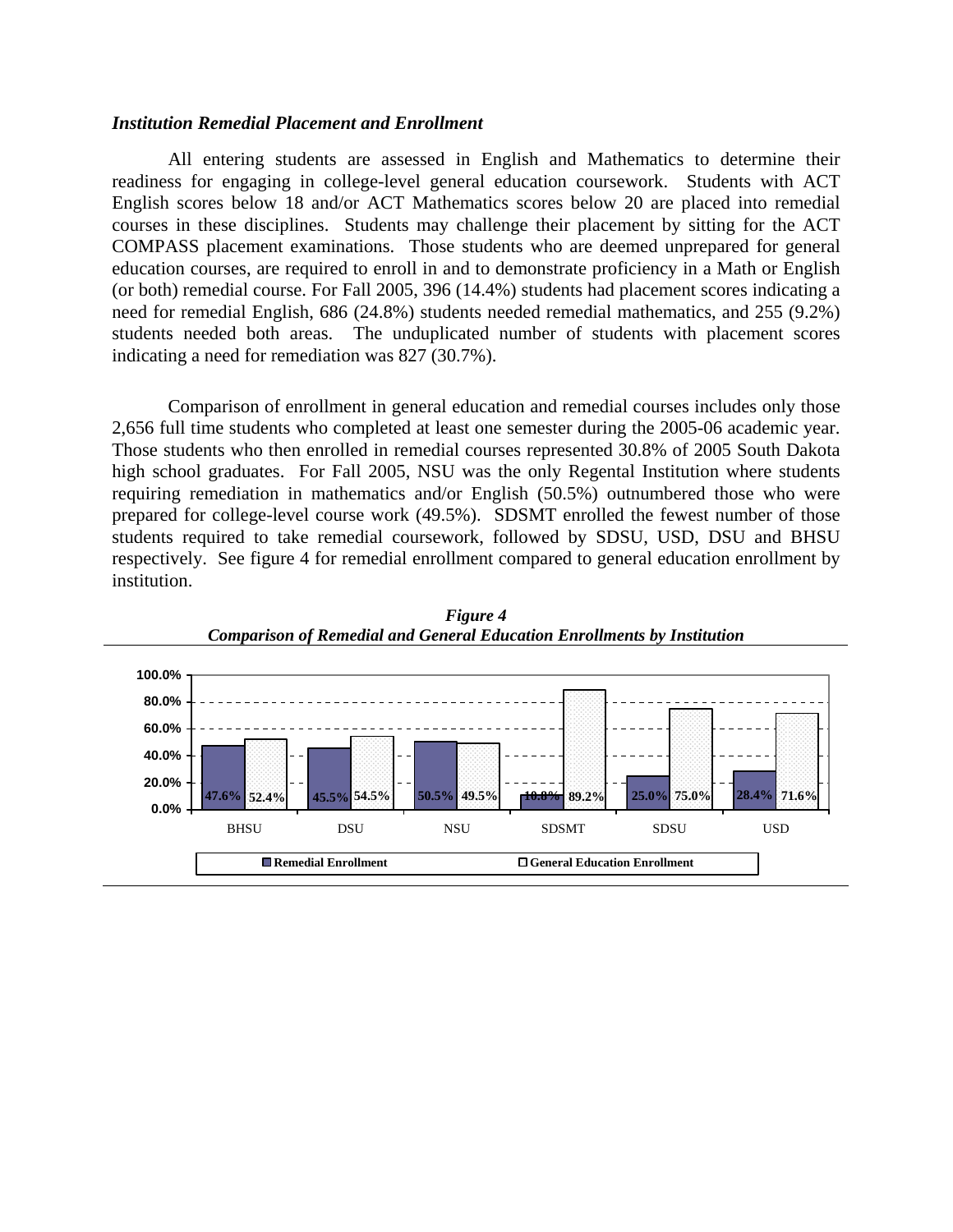#### *Remedial Placement and Enrollment GPA and ACT Comparisons*

Only those 2,656 full-time students who completed at least one semester during the academic year 2005-05 were used when comparing university grade point averages (GPA) across remedial placement/enrollment and those graduates prepared to enroll in college-level courses. The average university GPA for students whose placement scores indicated a need for remediation in English was 2.21. The average university GPA for students whose placement scores indicated a need for remediation in mathematics was 2.30.

Enrollment and average university GPA for students who completed at least one semester was as follows: 1,838 (69.2%) enrolled in general education courses and achieved an average university GPA of 2.98; 371 enrolled in remedial English and 679 in remedial mathematics with 232 enrolled in both. The unduplicated enrollment in remedial courses was 818 (30.8%) with an average university GPA of 2.32. See figure 5 for comparison of student GPA by degree level for both remedial and general education courses.





In addition to a lower university grade point average, South Dakota high school graduates enrolled in remedial courses also had a lower average ACT Composite score. Those students pursuing Baccalaureate degree programs scored higher on the ACT for both remedial (18.9 vs. 17.9) and general education (22.6 vs. 24.2). Associate degree-seeking students enrolled in general education courses had a higher average ACT Composite score and a higher average university GPA than baccalaureate degree-seeking students enrolled in remedial courses (see Figure 5 & 6).



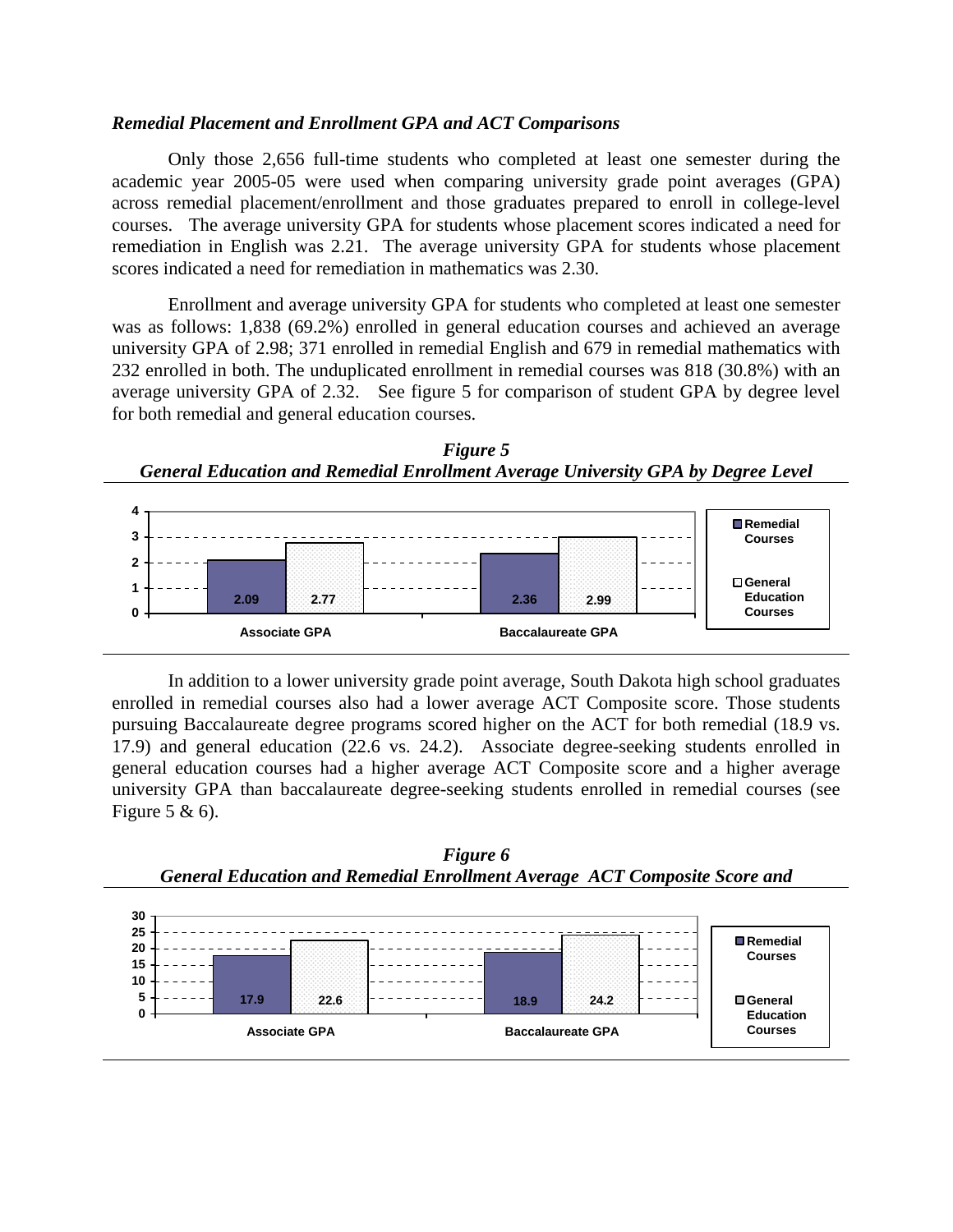### *Five Year Remedial Placement and Enrollment Trends*

Of 184 high schools with Class of 2005 graduates entering Regental Institutions, 24 (13%) had no students required to enroll in remedial courses (see Table 2). There were a total of 25 high schools that had less than 10% of their students receiving some remedial education.

|                                                                                        |      | Table 2 |      |                |      |  |  |  |  |  |
|----------------------------------------------------------------------------------------|------|---------|------|----------------|------|--|--|--|--|--|
| Five Year Trend for Number of High Schools with Graduates Enrolled in Remedial Courses |      |         |      |                |      |  |  |  |  |  |
| <b>Percent of High Schools</b>                                                         | 2001 | 2002    | 2003 | 2004           | 2005 |  |  |  |  |  |
| $0\%$                                                                                  | 8    | 12      | 19   | 14             | 24   |  |  |  |  |  |
| $1 - 9\%$                                                                              | 1    | 3       | 3    | $\overline{2}$ | 1    |  |  |  |  |  |
| $10 - 24\%$                                                                            | 30   | 24      | 21   | 30             | 43   |  |  |  |  |  |
| $25 - 49\%$                                                                            | 90   | 80      | 87   | 82             | 75   |  |  |  |  |  |
| $50\%$ - Above                                                                         | 31   | 44      | 30   | 35             | 42   |  |  |  |  |  |
| <b>Total</b>                                                                           | 160  | 163     | 160  | 163            | 184  |  |  |  |  |  |

Over the previous four years, the percentage of the high schools with no students enrolled in remedial courses had remained below 10 percent (see Figure 7). Previous High School Transition to College Report data removed high schools that had fewer than three students when determining the percent of high schools with no students enrolled in remedial education courses. However, the data depicted in table two and figure eight reflect all schools irregardless of the number of students enrolled from a particular high school (e.g., includes those schools with 1 and 2 students). Note that this produced a dramatic increase in the total number of schools with no students (13%) when compared to the previous 4 years. Future installments of table two and figure eight will reflect high school performance based on total enrollment numbers.

*Figure 7 Comparison of Percentage of High Schools with No Students Enrolled in Remedial Education Five Year Trend: 2001-2005*

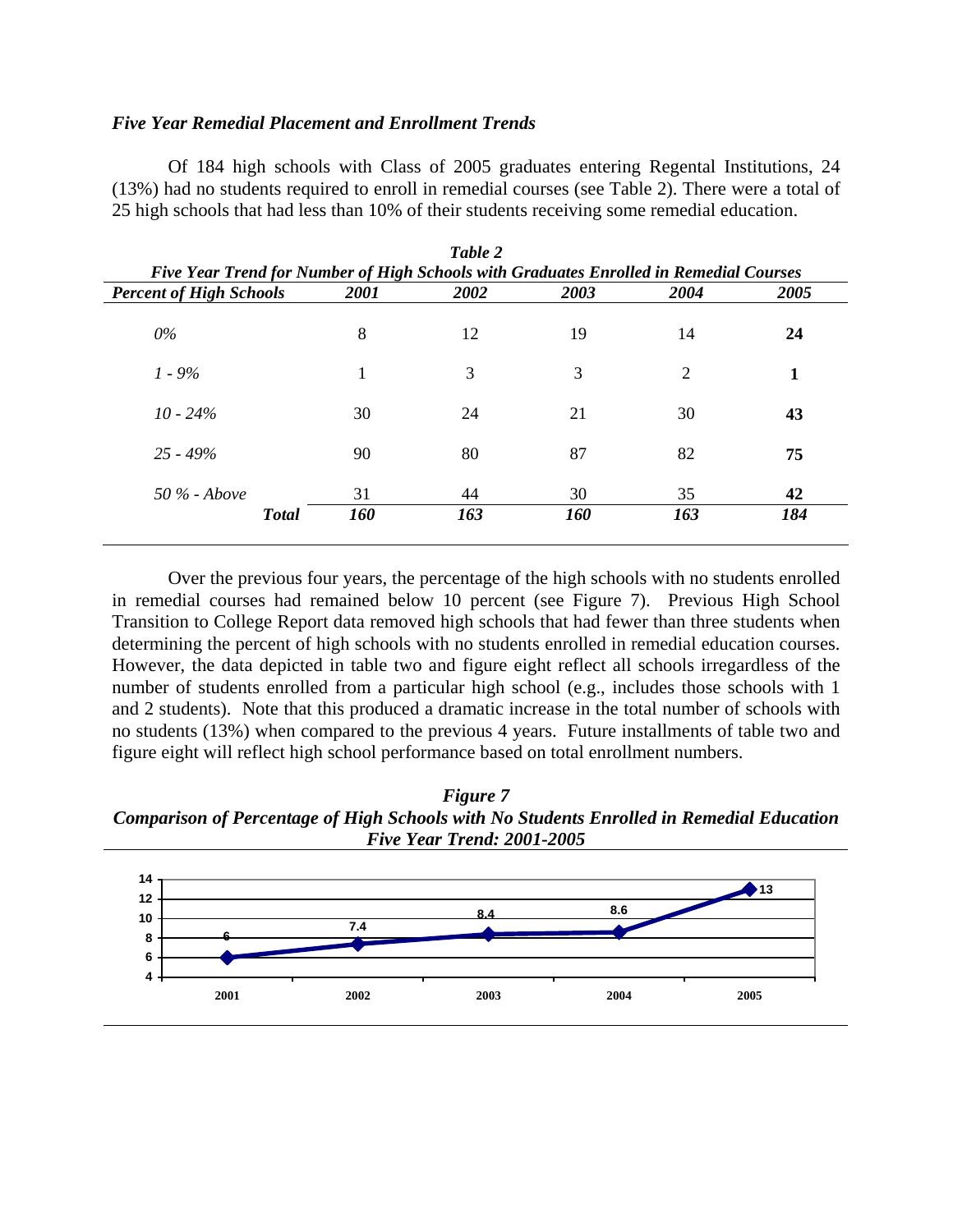### *Five Year Trend Comparison for First-time, Full-time Students*

Comparison of data from South Dakota high school graduates entering Board of Regents universities over a five-year period, between 2001 and 2005, reveals some change (see table 3). The number of South Dakota high school graduates entering South Dakota public universities steadily increased from 2001-2003 but showed a slight decline during the 2004-05 and 2005-06 academic years. However, the percentage of South Dakota high school graduates entering Regental Institutions increased between the 2004-05 and the 2005-06 academic years. The percentage of students receiving credit for College Board Advanced Placement (CBAP) has increased from 5.1% in 2001 to 9.3% in 2005. The percentage of students enrolling in remedial courses (unduplicated) also slightly increased from 33.8% in 2001 to 34.2% in 2003 but dropped slightly to 30.4% in 2005.

|                                                                                     | Table 3 |       |       |       |       |
|-------------------------------------------------------------------------------------|---------|-------|-------|-------|-------|
| South Dakota High School Graduates Entering Regental Institutions Between 2001-2005 |         |       |       |       |       |
|                                                                                     | 2001    | 2002  | 2003  | 2004  | 2005  |
| # Entering Cohort                                                                   | 2,660   | 2,722 | 2,884 | 2,796 | 2,690 |
| % of SD Graduating Class from All High<br>Schools Entering Regental Institutions*   | 27.9%   | 27.9% | 30.2% | 28.1% | 28.6% |
| Average ACT composite score                                                         | 22.0    | 22.2  | 22.2  | 22.5  | 22.5  |
| % awarded credit for CBAP                                                           | 5.1%    | 6.5%  | 7.3%  | 7.9%  | 9.3%  |
| % of unduplicated remedial enrollments in<br><b>English and Math courses</b>        | 33.8%   | 34.2% | 34.2% | 31.8% | 30.8% |
| % enrolled in general education English and<br>Math courses                         | 66.2%   | 65.8% | 65.8% | 68.2% | 69.2% |
| Average GPA of those in remedial courses                                            | 2.25    | 2.29  | 2.23  | 2.25  | 2.32% |
| Average GPA of those in general education<br>courses                                | 2.99    | 2.95  | 2.92  | 2.97  | 2.98  |
| Average GPA of all students at end of year                                          | 2.78    | 2.76  | 2.73  | 2.79  | 2.82  |
| <b>Regents Scholar Recipients</b>                                                   | 668     | 666   | 734   | 874   | 956   |
| South Dakota Opportunity Scholarship<br>Recipients                                  |         |       |       | 655   | 693   |

\*Based on graduating class figures provided by SD Department of Education.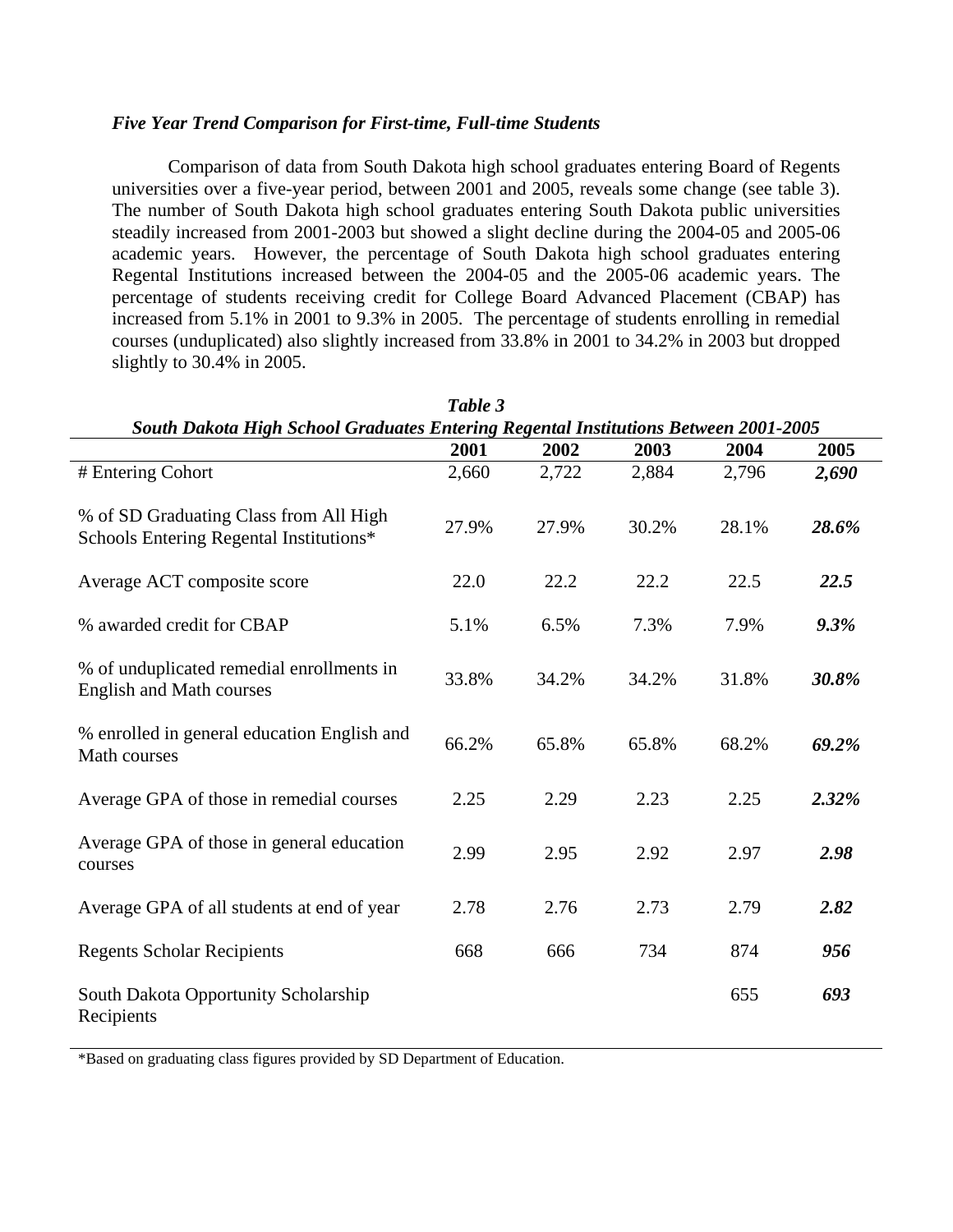#### **Section 2**

# **South Dakota High School Graduates Entering Regental Institutions Fall 2005 as First-Time, Part-Time (Enrolled for fewer than 12 Hours)**

A total of 239 South Dakota high school graduates entered Regental Institutions on a part-time basis in Fall 2005. These students represented approximately 3% of all South Dakota high school graduates entering Regental Institutions in Fall 2005. Of these 239 students, a total of 159 were retained through the Fall and Spring semesters. Of these 159 students, 86.8% were admitted into baccalaureate degree programs and 13.2% were admitted into associate degree programs.

#### *Part-time student ACT scores, placement and college board advanced placement.*

The average ACT composite score for the 159 South Dakota high school graduates entering Regental Institutions on a part-time basis who took the ACT was 20.6. Students entering on a part-time basis had lower average ACT composite scores than students entering on a fulltime basis (see Figure 8). Of the 159 South Dakota high school graduates entering Regental Institutions Fall 2005 on a part-time basis and completing at least one semester, 102 were enrolled in remedial courses and 14 were awarded credit for College Board Advanced Placement.



*Figure 8 Comparison of Average ACT Composite Scores* 

*Note: The national mean for the ACT exam was 20.9 for 2005 as depicted by the black indicator line used for comparisons across student classifications.*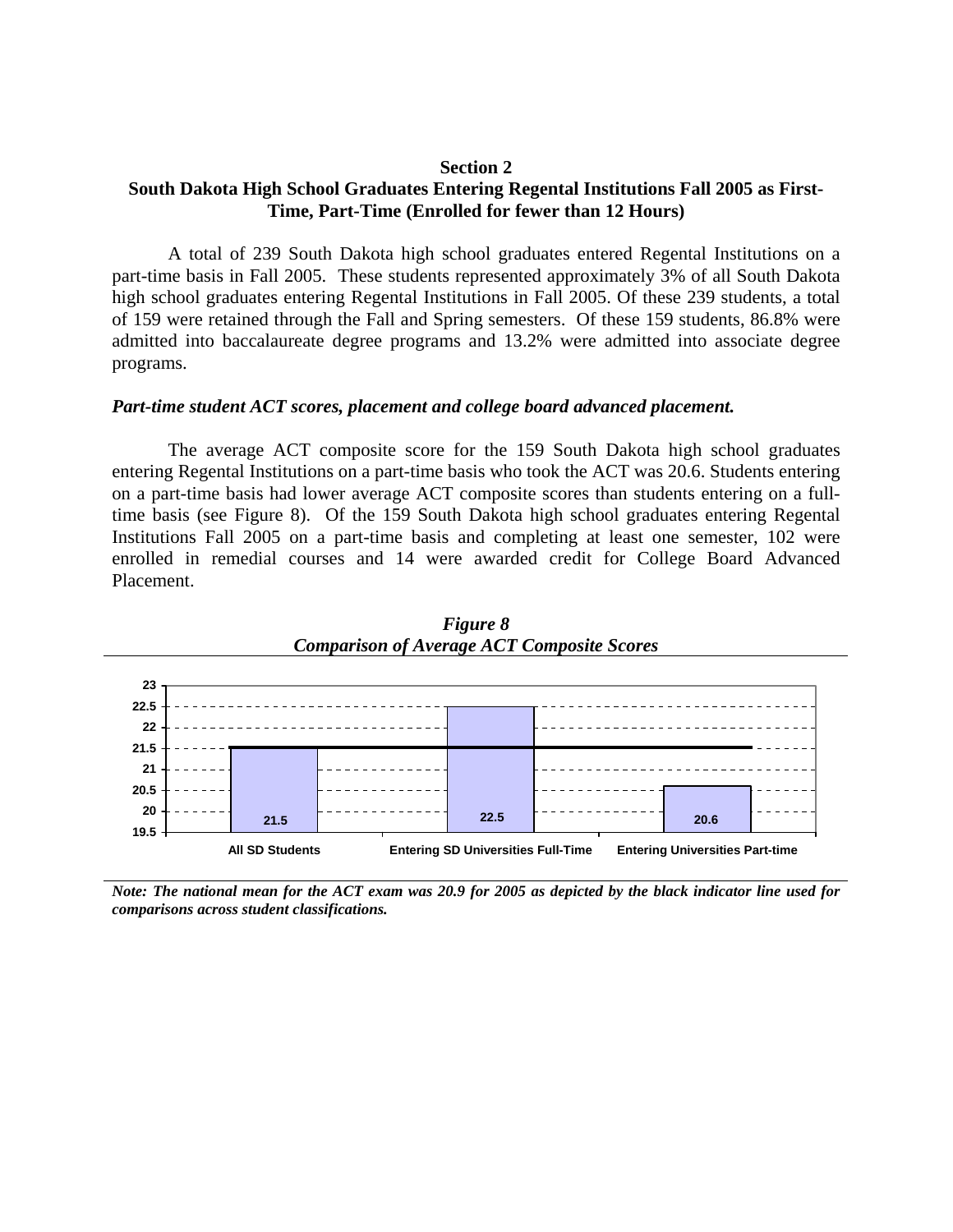# *Retention and Completion Rates*

Of the 239 South Dakota high school graduates that entered the system as First-time, Part-time students, 153 (64%) were still enrolled as part-time students for Spring 2006. When comparing completion rates for both Fall 2005 and Spring 2006, Regental Institutions retained 159 (66.5%) of the graduates during the 2005-06 academic year (see Table 4 for comparison of retention and completion rates by institution).

|                                                                                                                                                         |                                                          |                          | Table 4                                          |                               |                                                 |                                      |                               |  |  |  |
|---------------------------------------------------------------------------------------------------------------------------------------------------------|----------------------------------------------------------|--------------------------|--------------------------------------------------|-------------------------------|-------------------------------------------------|--------------------------------------|-------------------------------|--|--|--|
| Degree Admitted to By Institution - Entering Count<br>Completed<br><b>Retained</b><br><b>Fall 2005 to Spring 2006</b><br>Both Fall 2005 and Spring 2006 |                                                          |                          |                                                  |                               |                                                 |                                      |                               |  |  |  |
| <i>Institution</i>                                                                                                                                      | Degree Type                                              | Entering<br>Count        | Enrolled<br>Spring                               | $\frac{0}{0}$<br>Retained     | Entering<br>Count                               | Completed<br>Fall &<br><b>Spring</b> | $\frac{0}{6}$<br>Retained     |  |  |  |
| <b>BHSU</b>                                                                                                                                             | <b>Baccalaureate</b>                                     | 104                      | 74                                               | 71.2%                         | 104                                             | 75                                   | 72.1%                         |  |  |  |
|                                                                                                                                                         | Associate                                                | $\overline{0}$           | $\overline{0}$                                   | $0.0\%$                       | $\mathbf{0}$                                    | $\overline{0}$                       | $0.0\%$                       |  |  |  |
|                                                                                                                                                         | <b>Total Cohort</b>                                      | 104                      | 74                                               | 71.2%                         | 104                                             | 75                                   | 72.1%                         |  |  |  |
| <b>DSU</b>                                                                                                                                              | <b>Baccalaureate</b>                                     | 11                       | 7                                                | 63.6%                         | 11                                              | 6                                    | 54.5%                         |  |  |  |
|                                                                                                                                                         | Associate                                                | $\overline{4}$           | $\overline{2}$                                   | 50.0%                         | $\overline{4}$                                  | $\overline{2}$                       | 50.0%                         |  |  |  |
|                                                                                                                                                         | <b>Total Cohort</b>                                      | 15                       | 9                                                | 60.0%                         | 15                                              | 8                                    | 53.3%                         |  |  |  |
| NSU                                                                                                                                                     | <b>Baccalaureate</b><br>Associate<br><b>Total Cohort</b> | 4<br>$\overline{2}$<br>6 | $\boldsymbol{0}$<br>$\boldsymbol{0}$<br>$\theta$ | $0.0\%$<br>$0.0\%$<br>$0.0\%$ | $\overline{\mathcal{A}}$<br>$\overline{2}$<br>6 | $\boldsymbol{0}$<br>$\overline{0}$   | $0.0\%$<br>$0.0\%$<br>$0.0\%$ |  |  |  |
| <b>SDSMT</b>                                                                                                                                            | <b>Baccalaureate</b>                                     | 7                        | 6                                                | 85.7%                         | $\boldsymbol{7}$                                | 6                                    | 85.7%                         |  |  |  |
|                                                                                                                                                         | Associate                                                | 1                        | $\mathbf{1}$                                     | 100.0%                        | $\mathbf{1}$                                    | $\mathbf{1}$                         | 100.0%                        |  |  |  |
|                                                                                                                                                         | <b>Total Cohort</b>                                      | $\overline{8}$           | $\overline{7}$                                   | 87.5%                         | $\overline{8}$                                  | $\overline{7}$                       | 87.5%                         |  |  |  |
| <b>SDSU</b>                                                                                                                                             | <b>Baccalaureate</b>                                     | 41                       | 20                                               | 48.8%                         | 41                                              | 21                                   | 51.2%                         |  |  |  |
|                                                                                                                                                         | Associate                                                | $\overline{2}$           | 1                                                | 50.0%                         | 2                                               | $\mathbf{1}$                         | 50.0%                         |  |  |  |
|                                                                                                                                                         | <b>Total Cohort</b>                                      | 43                       | 21                                               | 48.8%                         | 43                                              | 22                                   | 51.2%                         |  |  |  |
| <b>USD</b>                                                                                                                                              | <b>Baccalaureate</b>                                     | 42                       | 27                                               | 64.3%                         | 42                                              | 30                                   | 71.4%                         |  |  |  |
|                                                                                                                                                         | Associate                                                | 21                       | 15                                               | 71.4%                         | 21                                              | 17                                   | 80.9%                         |  |  |  |
|                                                                                                                                                         | <b>Total Cohort</b>                                      | 63                       | 42                                               | 66.7%                         | 63                                              | 47                                   | 74.6%                         |  |  |  |
| System                                                                                                                                                  | <b>Baccalaureate</b>                                     | 209                      | 134                                              | 64.1%                         | 209                                             | 138                                  | 66.0%                         |  |  |  |
|                                                                                                                                                         | Associate                                                | 30                       | 19                                               | 63.3%                         | 30                                              | 21                                   | 70.0%                         |  |  |  |
|                                                                                                                                                         | <b>Total Cohort</b>                                      | 239                      | 153                                              | 64.0%                         | 239                                             | 159                                  | 66.5%                         |  |  |  |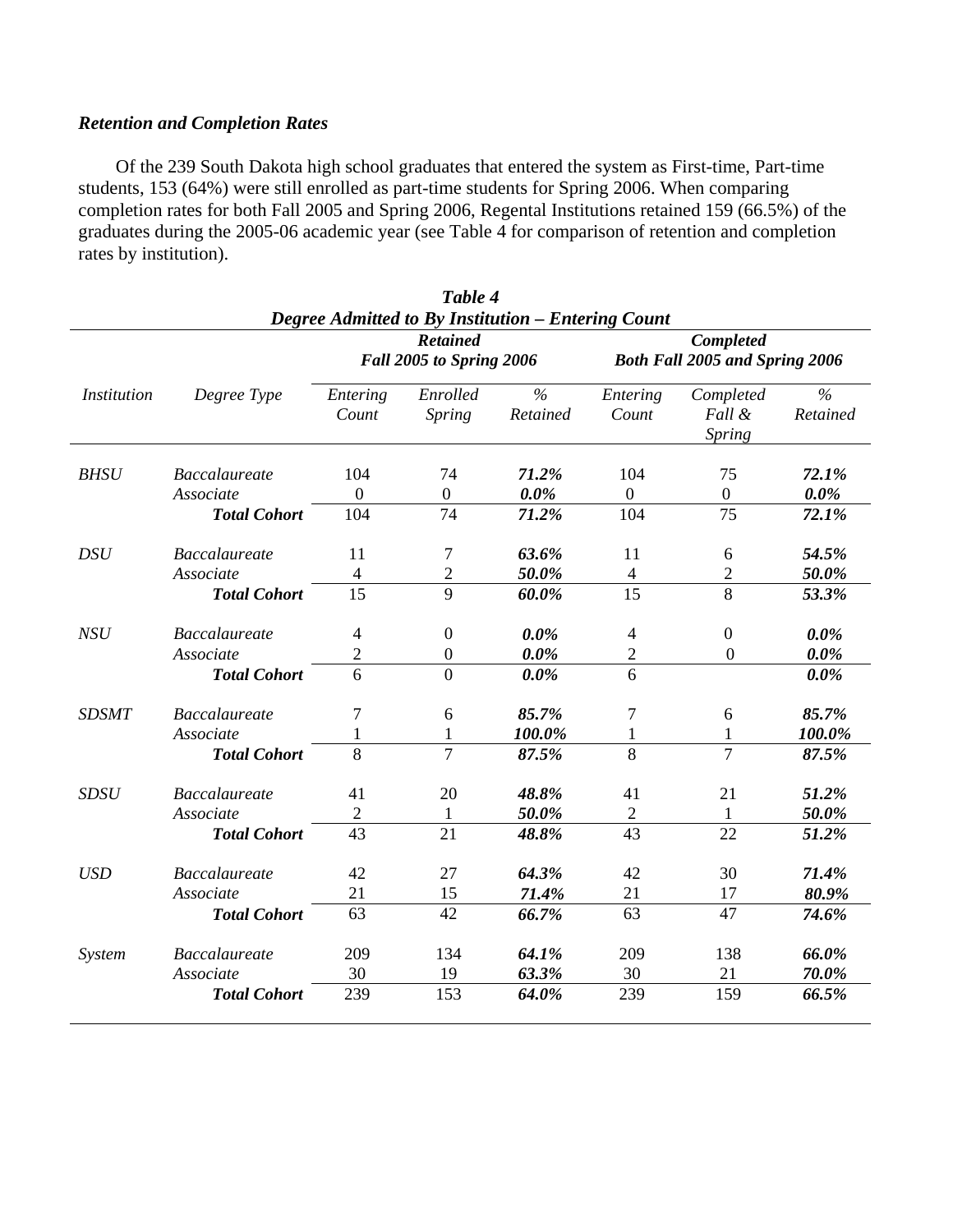#### **Section 3**

### **Rank of South Dakota High Schools by Average University GPA of Graduates Entering Regental Institutions Fall 2005 and Enrolled for 12 or More Hours**

A total of 184 public and private high schools had graduates in 2005 who entered at least one of the Regental Institutions during Fall 2005. Table 5 provides rankings for SD high schools based on student GPA at the end of the Spring semester. (Note that rankings are influenced by the total number of students from a given high school who completed at least two semesters). To protect the privacy of individual students it was necessary to remove individual high school information from the report when fewer than three students were enrolled. Thus, the following data provides rankings for only those high schools with three or more students enrolled in 2005- 06.

|      |                           | # of                     |            |    |                         | # of            |            |
|------|---------------------------|--------------------------|------------|----|-------------------------|-----------------|------------|
| Rank | <b>High School</b>        | <b>Students</b>          | <b>GPA</b> |    | <b>Rank</b> High School | <b>Students</b> | <b>GPA</b> |
|      | 1 Bonesteel HS            | 6                        | 3.61       |    | 26 Hoven HS             | 6               | 3.03       |
|      | 2 Sully Buttes HS         | 4                        | 3.60       |    | 27 Canistota HS         | 6               | 3.02       |
| 3    | Tripp-Delmont HS          | 8                        | 3.53       | 27 | Ethan HS                | $\overline{4}$  | 3.02       |
| 4    | <b>Irving School</b>      | 3                        | 3.44       |    | 27 Garretson HS         | 15              | 3.02       |
| 5    | <b>Edmunds Central HS</b> | 5                        | 3.41       |    | 28 Flandreau HS         | 9               | 3.01       |
| 6    | Gayville- Volin HS        | 4                        | 3.38       |    | 28 McCook Central HS    | 13              | 3.01       |
|      | 7 Marion HS               | 5                        | 3.37       |    | 29 Dakota Christian HS  | 3               | 3.00       |
| 8    | <b>Emery HS</b>           | 4                        | 3.36       |    | 30 Chester Area HS      | 11              | 2.99       |
| 8    | Oldham-Ramona HS          | 3                        | 3.36       |    | 30 McLaughlin HS        | 3               | 2.99       |
| 9    | Herreid HS                | 4                        | 3.35       |    | 31 Parker HS            | 12              | 2.98       |
|      | 10 Scotland HS            | 13                       | 3.34       |    | 31 Selby HS             | 7               | 2.98       |
|      | 11 Harding County HS      | 6                        | 3.30       |    | 31 Wilmot HS            | 6               | 2.98       |
|      | 11 SF Christian           | 12                       | 3.30       |    | 32 Irene HS             | 3               | 2.97       |
|      | 12 Highmore HS            | 8                        | 3.29       |    | 33 Roosevelt HS         | 127             | 2.95       |
|      | 13 Leola HS               | 7                        | 3.28       |    | 33 Rosholt HS           | 5               | 2.95       |
|      | 14 Corsica HS             | 12                       | 3.24       |    | 33 Vermillion HS        | 29              | 2.95       |
|      | 14 Hamlin HS              | 13                       | 3.24       |    | 33 Arlington HS         | 15              | 2.94       |
|      | 15 Wolsey HS              | 8                        | 3.23       |    | 34 Belle Fouche HS      | 16              | 2.92       |
|      | 16 Colome HS              | 7                        | 3.22       |    | 35 Bon Homme HS         | 10              | 2.91       |
|      | 17 Gettysburg HS          | 21                       | 3.21       |    | 36 Centerville HS       | 8               | 2.91       |
|      | 18 New Underwood Sch      | 6                        | 3.15       |    | 36 Little Wound Day S   | 3               | 2.91       |
|      | 19 Alcester- Hudson HS    | 5                        | 3.14       |    | 36 Menno HS             | 6               | 2.91       |
|      | 19 Webster HS             | 17                       | 3.14       |    | 36 Stickney HS          | 6               | 2.91       |
|      | 20 Conde HS               | 5                        | 3.13       |    | 36 TF Riggs Senior HS   | 77              | 2.91       |
|      | 20 Eureka HS              | 8                        | 3.13       |    | 37 Cheyenne E B HS      | $\overline{4}$  | 2.90       |
|      | 20 Montrose HS            | 5                        | 3.13       |    | 37 Great Plains Luth    | 9               | 2.90       |
|      | 20 RC Christian HS        | 9                        | 3.13       |    | 37 Saint Mary HS        | 8               | 2.90       |
|      | 21 Geddes HS              | $\overline{\mathcal{L}}$ | 3.12       |    | 37 Wagner Comm. HS      | 19              | 2.90       |
|      | 22 Faulkton HS            | 10                       | 3.11       |    | 38 Doland HS            | 6               | 2.89       |
|      | 22 Parkston HS            | 22                       | 3.11       |    | 39 De Smet HS           | 12              | 2.88       |
|      | 23 Lemmon HS              | 8                        | 3.10       |    | 39 OGorman HS           | 36              | 2.88       |
|      | 23 Northwestern HS        | 12                       | 3.10       |    | 40 Sturgis HS           | 44              | 2.87       |
|      | 23 Philip HS              | 10                       | 3.10       |    | 41 Bridgewater HS       | 5               | 2.86       |
|      | 24 Freeman HS             | 15                       | 3.06       |    | 41 Deuel HS             | 11              | 2.86       |
|      | 24 Waubay HS              | 4                        | 3.06       |    | 41 Harrold HS           | 3               | 2.85       |
|      | 25 Yankton HS             | 63                       | 3.04       |    | 41 Madison HS           | 49              | 2.85       |
|      |                           |                          |            |    |                         |                 |            |

*Table 4 South Dakota High School Rank by GPA for 2005 High School Graduates Entering Regental Institutions*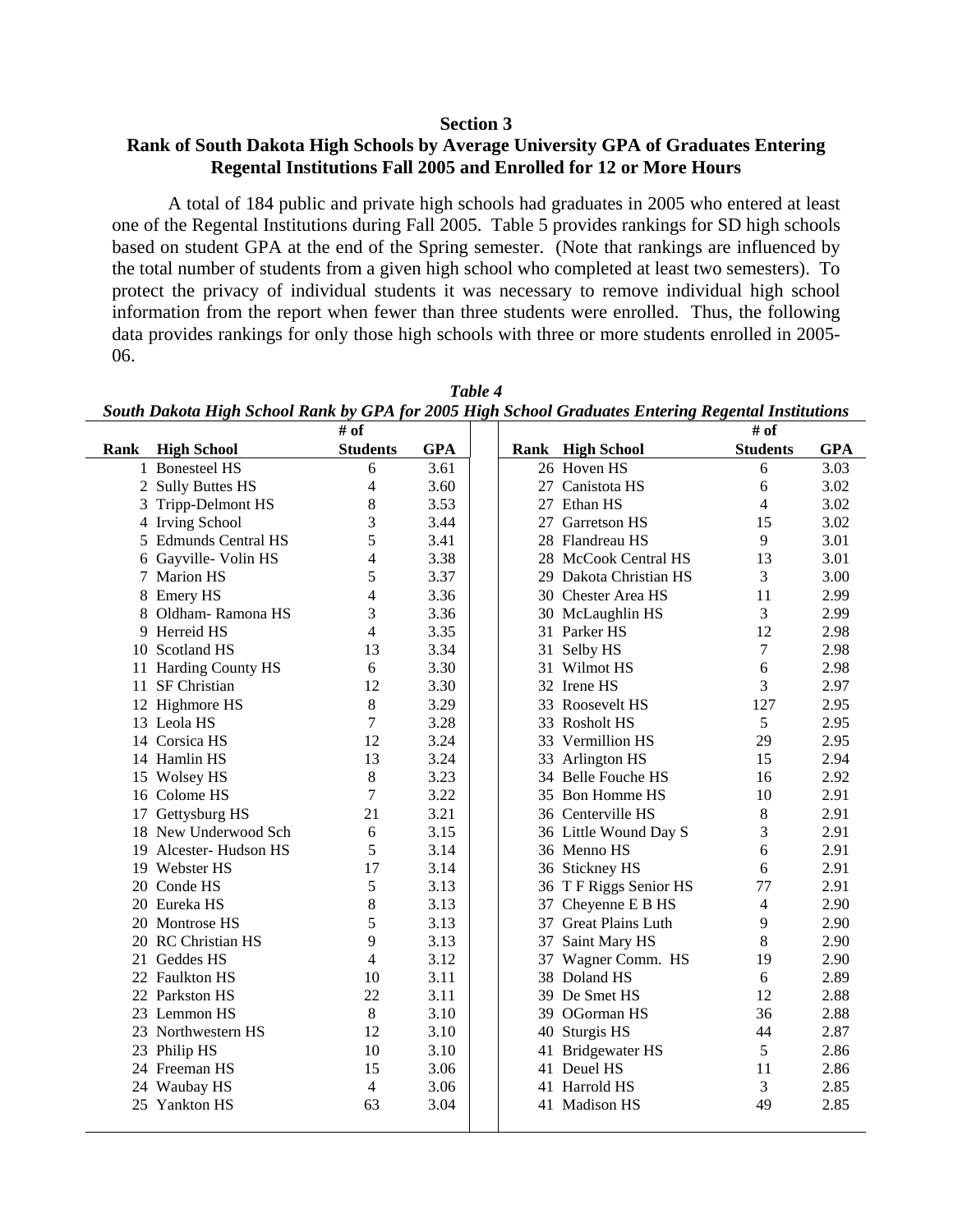*Table 4 Continued* 

*South Dakota High School Rank by GPA for 2005 High School Graduates Entering Regental Institutions* 

| <b>Falls 2005</b> |                        |                 |              |      |  |                       |                 |            |  |  |
|-------------------|------------------------|-----------------|--------------|------|--|-----------------------|-----------------|------------|--|--|
|                   |                        | # of            |              |      |  |                       | # of            |            |  |  |
| Rank              | <b>High School</b>     | <b>Students</b> | <b>GPA</b>   | Rank |  | <b>High School</b>    | <b>Students</b> | <b>GPA</b> |  |  |
|                   | 42 Winner HS           | 19              | 2.85         |      |  | 62 Wakonda HS         | 6               | 2.62       |  |  |
|                   | 43 Armour HS           | 3               | 2.84         |      |  | 63 Burke HS           | 11              | 2.61       |  |  |
|                   | 43 Viborg HS           | 8               | 2.84         |      |  | 64 Frederick HS       | 3               | 2.60       |  |  |
|                   | 43 Watertown Senior HS | 83              | 2.84         |      |  | 64 Todd County HS     | 8               | 2.60       |  |  |
|                   | 44 Platte HS           | 13              | 2.83         |      |  | 65 Roncalli HS        | 22              | 2.58       |  |  |
|                   | 44 West Central HS     | 14              | 2.83         |      |  | 65 Spearfish HS       | 40              | 2.58       |  |  |
|                   | 45 Britton HS          | $\,8\,$         | 2.82         |      |  | 66 Miller HS          | 8               | 2.57       |  |  |
|                   | 45 Wessington SPGS HS  | 7               | 2.82         |      |  | 66 Newell HS          | 10              | 2.57       |  |  |
|                   | 46 Dakota Valley HS    | 15              | 2.81         |      |  | 67 Castlewood HS      | 5               | 2.56       |  |  |
|                   | 47 Brookings HS        | 60              | 2.80         |      |  | 67 Dell Rapids HS     | 24              | 2.56       |  |  |
|                   | 47 Harrisburg HS       | 17              | 2.80         |      |  | 68 Iroquois HS        | 4               | 2.55       |  |  |
| 47                | <b>Stevens HS</b>      | 124             | 2.80         |      |  | 68 Lake Preston HS    | 10              | 2.55       |  |  |
| 47                | <b>St Thomas Moore</b> | 23              | 2.80         |      |  | 68 Roslyn HS          | 8               | 2.55       |  |  |
|                   | 48 Beresford HS        | 26              | 2.79         |      |  | 69 Chamberlain HS     | 14              | 2.54       |  |  |
|                   | 48 Kadoka HS           | 6               | 2.79         |      |  | 69 Florence HS        | 6               | 2.54       |  |  |
|                   | 48 Lincoln HS, SF      | 67              | 2.79         |      |  | 70 Lennox HS          | 27              | 2.52       |  |  |
|                   | 48 Stanley County HS   | 13              | 2.79         |      |  | 70 Mobridge HS        | 11              | 2.52       |  |  |
|                   | 48 Washington SR HS    | 107             | 2.79         |      |  | 71 Plankinton HS      | 5               | 2.49       |  |  |
|                   | 49 Grant-Deuel HS      | 5               | 2.78         |      |  | 72 Ipswich HS         | 11              | 2.47       |  |  |
|                   | 49 Hanson HS           | 5               | 2.78         |      |  | 73 Custer HS          | 12              | 2.46       |  |  |
|                   | 50 Elkton HS           | 12              | 2.77         |      |  | 74 Hurley HS          | 5               | 2.39       |  |  |
|                   |                        |                 |              |      |  |                       |                 |            |  |  |
|                   | 50 Mitchell HS         | 39<br>14        | 2.77<br>2.77 |      |  | 75 Hot Springs HS     | 10              | 2.37       |  |  |
| 50                | Sioux Valley HS        | 8               |              |      |  | 75 Midland HS         | 3               | 2.37       |  |  |
|                   | 51 Avon HS             |                 | 2.76         |      |  | 76 Hill City HS       | 11              | 2.34       |  |  |
|                   | 51 Huron Senior HS     | 55              | 2.76         |      |  | 77 Warner HS          | 8               | 2.33       |  |  |
|                   | 51 Tri-Valley Senior   | 24              | 2.76         |      |  | 78 Bennett County HS  | 6               | 2.27       |  |  |
|                   | 51 Willow Lake HS      | 5               | 2.76         |      |  | 79 Faith HS           | 3               | 2.26       |  |  |
|                   | 52 Redfield HS         | 20              | 2.75         |      |  | 80 Baltic HS          | 8               | 2.25       |  |  |
|                   | 52 Wall High School    | 16              | 2.75         |      |  | 80 Jones Co. HS       | 9               | 2.25       |  |  |
|                   | 52 Brandon Valley HS   | 61              | 2.73         |      |  | 80 Tea Area HS        | 4               | 2.25       |  |  |
|                   | 52 Elk Point HS        | 23              | 2.73         |      |  | 81 Bison HS           | 5               | 2.24       |  |  |
|                   | 52 Rapid City Central  | 99              | 2.73         |      |  | 82 Lyman HS           | 7               | 2.18       |  |  |
|                   | 53 Colman HS           | 13              | 2.72         |      |  | 83 Edgemont HS        | 4               | 2.06       |  |  |
|                   | 53 Deubrook HS         | 8               | 2.72         |      |  | 84 Clark HS           | 7               | 2.03       |  |  |
|                   | 53 Gregory HS          | 12              | 2.72         |      |  | 85 Waverly HS         | 5               | 2.01       |  |  |
|                   | 53 Milbank HS          | 24              | 2.72         |      |  | 86 Bowdle HS          | $\overline{4}$  | 1.63       |  |  |
|                   | 54 Douglas HS          | 30              | 2.71         |      |  | 89 Indian Voca HS     | $\mathfrak s$   | 1.58       |  |  |
|                   | 55 Artesian HS         | 6               | 2.70         |      |  | 90 Red Cloud Indian S | $\overline{4}$  | 1.51       |  |  |
|                   | 56 Aberdeen Central    | 89              | 2.69         |      |  |                       |                 |            |  |  |
|                   | 56 Canton HS           | 19              | 2.69         |      |  |                       |                 |            |  |  |
|                   | 57 Lead HS             | 24              | 2.67         |      |  |                       |                 |            |  |  |
|                   | 58 Howard HS           | 13              | 2.66         |      |  |                       |                 |            |  |  |
|                   | 58 Timber Lake HS      | 3               | 2.66         |      |  |                       |                 |            |  |  |
|                   | 59 Estelline HS        | 5               | 2.65         |      |  |                       |                 |            |  |  |
|                   | 59 Mt. Vernon HS       | 13              | 2.65         |      |  |                       |                 |            |  |  |
|                   | 60 Langford HS         | 13              | 2.64         |      |  |                       |                 |            |  |  |
|                   | 61 Sisseton HS         | 12              | 2.63         |      |  |                       |                 |            |  |  |
|                   | 62 Groton HS           | 22              | 2.62         |      |  |                       |                 |            |  |  |
|                   |                        |                 |              |      |  |                       |                 |            |  |  |